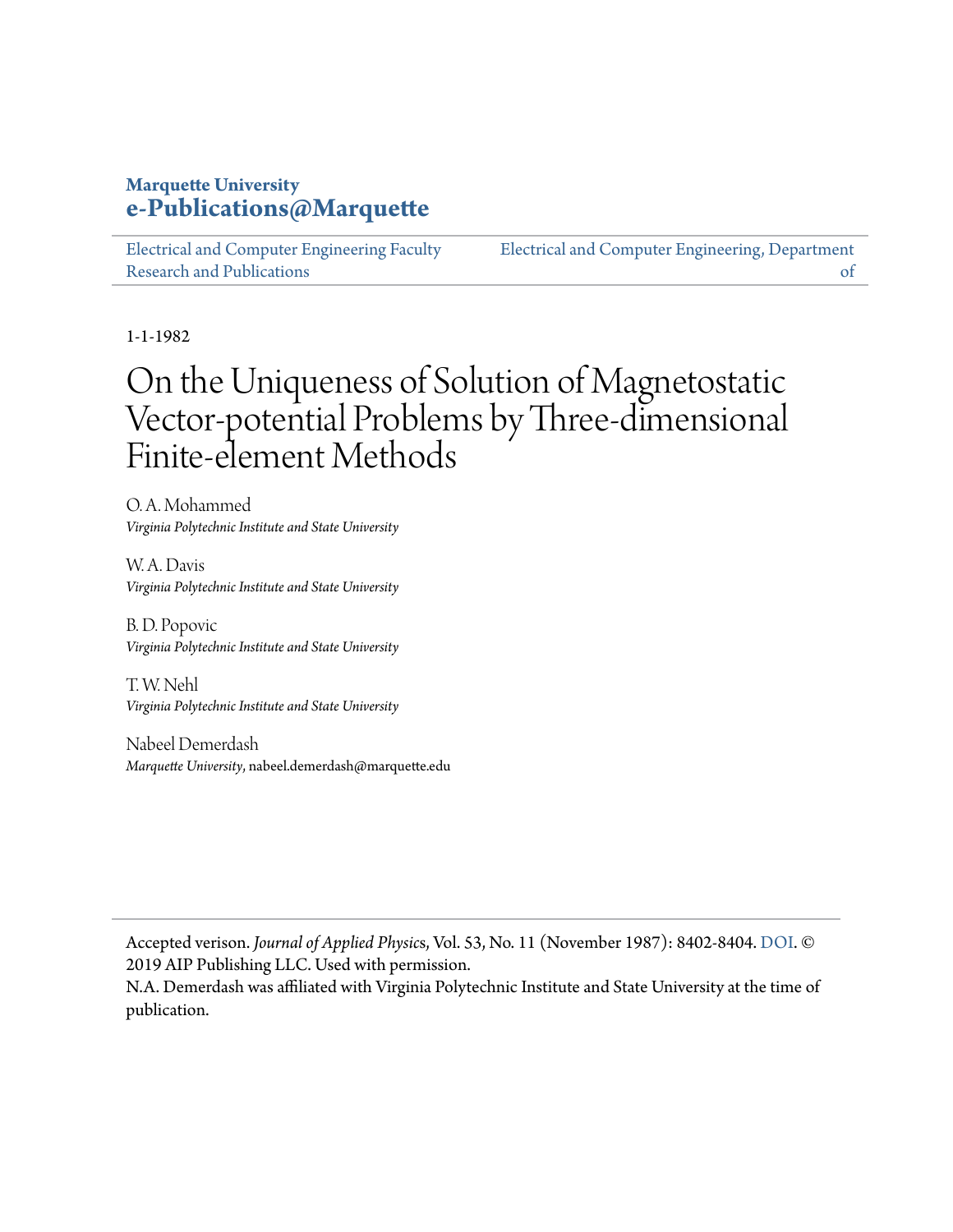## **Marquette University**

# **e-Publications@Marquette**

# *Electrical Engineering Faculty Research and Publications/College of Engineering*

*This paper is NOT THE PUBLISHED VERSION;* **but the author's final, peer-reviewed manuscript.** The published version may be accessed by following the link in the citation below.

*Journal of Applied Physics*, Vol. 53, No. 11 (1982): 8402-8404. DOI. This article is © American Institute of Physics and permission has been granted for this version to appear in [e-Publications@Marquette.](http://epublications.marquette.edu/) American Institute of Physics does not grant permission for this article to be further copied/distributed or hosted elsewhere without the express permission from American Institute of Physics.

# On the uniqueness of solution of magnetostatic vector-potential problems by three-dimensional finite-element methods

## O. A. Mohammed

Virginia Polytechnic Institute and State University, Blacksburg, Virginia 24061

#### W. A. Davis

Virginia Polytechnic Institute and State University, Blacksburg, Virginia 24061

#### B. D. Popovic

Virginia Polytechnic Institute and State University, Blacksburg, Virginia 24061

#### T. W. Nehl

Virginia Polytechnic Institute and State University, Blacksburg, Virginia 24061

#### N. A. Demerdash

Marquette University, Milwaukee, Wisconsin 53233 Virginia Polytechnic Institute and State University, Blacksburg, Virginia 24061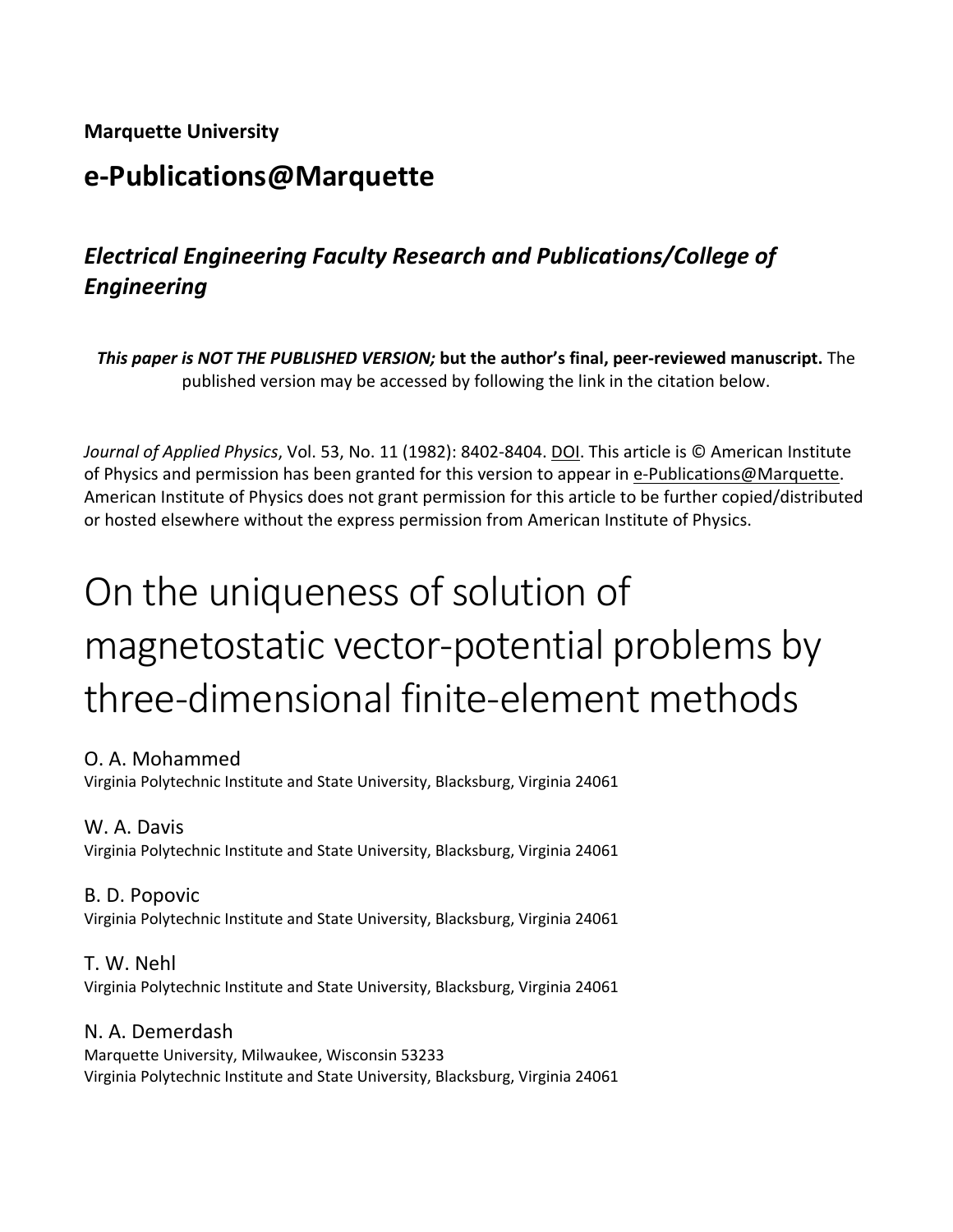# ABSTRACT

In this paper, particular attention is paid to the impact of finite-element approximation on uniqueness and to approximations implicit in finite element formulations from the uniqueness requirements standpoint. It is also shown that the flux density is unique without qualifications. The theoretical and numerical uniqueness of the magnetic vector potential in three-dimensional problems is also given. This analysis is restricted to linear, isotropic media with Dirichlet Boundary conditions. As an interesting consequence of this analysis it is shown that, under usual conditions adopted in obtaining three-dimensional finite-element solutions, it is not necessary to specify div  $\overline{A}$  in order that  $\overline{A}$  be uniquely defined.

PACS numbers: 41.10.Dg

# INTRODUCTION

Although for a relatively long time the magnetic vector-potential has been used for obtaining numerical solutions of magnetostatic problems, it seems that the question of uniqueness of the vector-potential itself has not been treated in detail, particularly in con-junction with three--dimensional finite-element solu-tions. (This, of course, is due to the fact that in the end curl  $\overline{A}$ , and not  $\overline{A}$  itself, is needed.) Interest in questions of validity and uniqueness of numerical 3-D finite element (FE) solutions to magnetostatic problems has been intensified as a result of the pre-sentation.and publication of two papers, References [1] and [2], and their accompanying discussions.

This paper addresses the questions of validity and uniqueness of such 3-D FE solutions. For simplicity, we shall restrict consideration to linear, isotropic media with Dirichlet boundary conditions. Both the curl and divergence nature of the magnetic vector potential (mvp) shall be considered.

# STATEMENT OF THE PROBLEM

In this work, one is interested in obtaining a solution to the magnetostatic form of Maxwell's equations given by

| $\nabla \times \overline{H} = \overline{I}$ | (1a)              |
|---------------------------------------------|-------------------|
| $\nabla \bullet \overline{\mathbf{B}} = 0$  | (1 <sub>b</sub> ) |
| $\nu \overline{B} = \overline{H}$           | (1c)              |

where ν is the reluctivity of the medium.

It is well known that  $\overline{B}$  may be expressed as [3]

$$
\overline{B} = \nabla \times \overline{A} \qquad (2)
$$

where  $\overline{A}$  is the magnetic vector potential (mvp), The mvp is a solution to

$$
\nu X \left( \nu \nabla \times \overline{A} \right) = \overline{J} \tag{3}
$$

It is assumed here that  $\overline{A}$  is the exact solution which satisfies the given boundary conditions. The object of the following section is to consider the uniqueness of  $\overline{A}$  obtained in the solution of (3).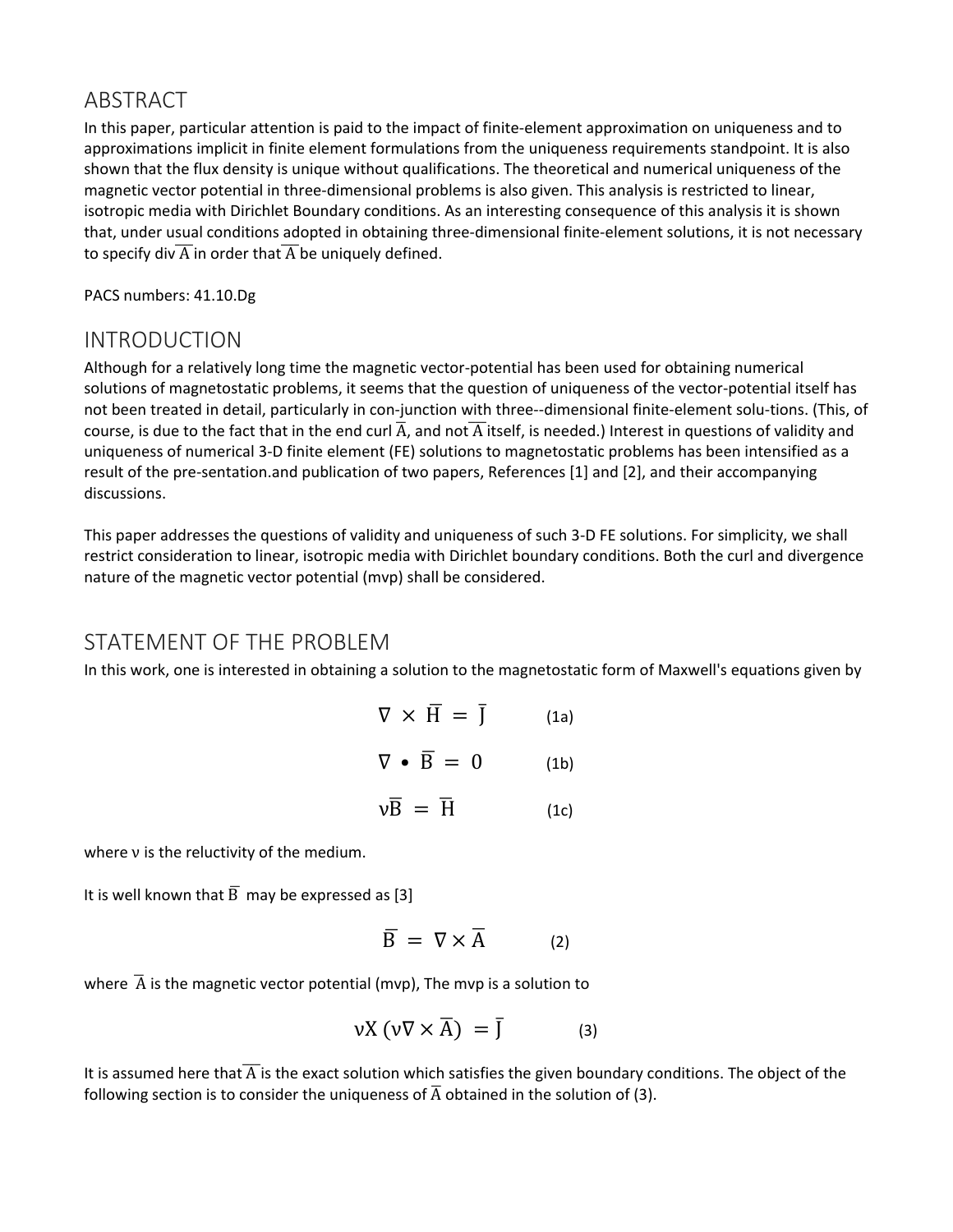THE UNIQUENESS OF THE CURL  $(\nabla \times \overline{A} = \overline{B})$ If  $\overline{A}_1$  and  $\overline{A}_2$  are both solutions to (3) with  $\sigma \overline{A} = \overline{A}_1 - \overline{A}_2$ , then it follows that

$$
\nabla \times \nu (\nabla \times \delta A) = 0. \tag{4}
$$

To the define integral the uniqueness statement, we first consider the integral of  $\nu | V \times \delta \overline{A}|^2$ . One obtains we first the consider following through integration by parts:

$$
\int_{V} \nu |\nabla \times \delta \overline{A}|^{2} dv = \int_{V} [\delta \overline{A} \cdot \nabla \times \nu (\nabla \times \delta \overline{A})] dv + \oint_{S} [\delta \overline{A} \times \nu (\nabla \times \overline{A})] \cdot d\overline{s}
$$
 (5)

where S is the given Dirichlet boundary at which  $\hat{n} \times \overline{A} = 0$ . Based on this boundary condition, the surintegral in (5) vanishes. This integral would also vanish for the Neumann condition. Hence, upon substituting (4) into (5) one obtains

$$
\int_{V} \nu |\nabla \times \delta \overline{A}|^{2} dv = 0
$$
 (6)

which, for **Dositive v**, requires that

$$
\nabla \times \delta \overline{A} = 0 \tag{7}
$$

and by the Helmholtz theorem [4]

$$
\delta \overline{A} \approx \nabla \emptyset \tag{8}
$$

Thus, we see that specifying tangential  $\overline{A}$  on the boundary surface requires  $\overline{A}$  to be unique to within the gradient of a potential.

The same results may be obtained for the finite element solution to (3). We begin with the following energy functional which was previously used in refer-ences [1] and [2]:

$$
\rho(\overline{U}) = \int_{V} \left[ (\overline{U} - \overline{A}) \cdot \nabla \times (\nu \times (\overline{U} - \overline{A})) \right] dv
$$
 (9)

where  $\overline{U}$  is the approximate solution of (3).

Expanding  $\overline{U}$  as

$$
\overline{\mathbf{U}} = \sum_{i=1}^{\mathbf{N}} \varepsilon_i \overline{\mathbf{U}}_i
$$

with N approximation functions  $\overline{U}_i$  we may write the first variation of  $\rho$  as follows:

$$
\frac{\partial \rho}{\partial \varepsilon_i} = -\int_V [\overline{U}_i \cdot \nabla \times (\nu \nabla \times (\overline{U} - \overline{A})) + (\overline{U} - \overline{A}) \cdot \nabla \times (\nu \nabla \times \overline{U}_i)] dv = 0 \tag{11}
$$

Integrating (11) by parts yields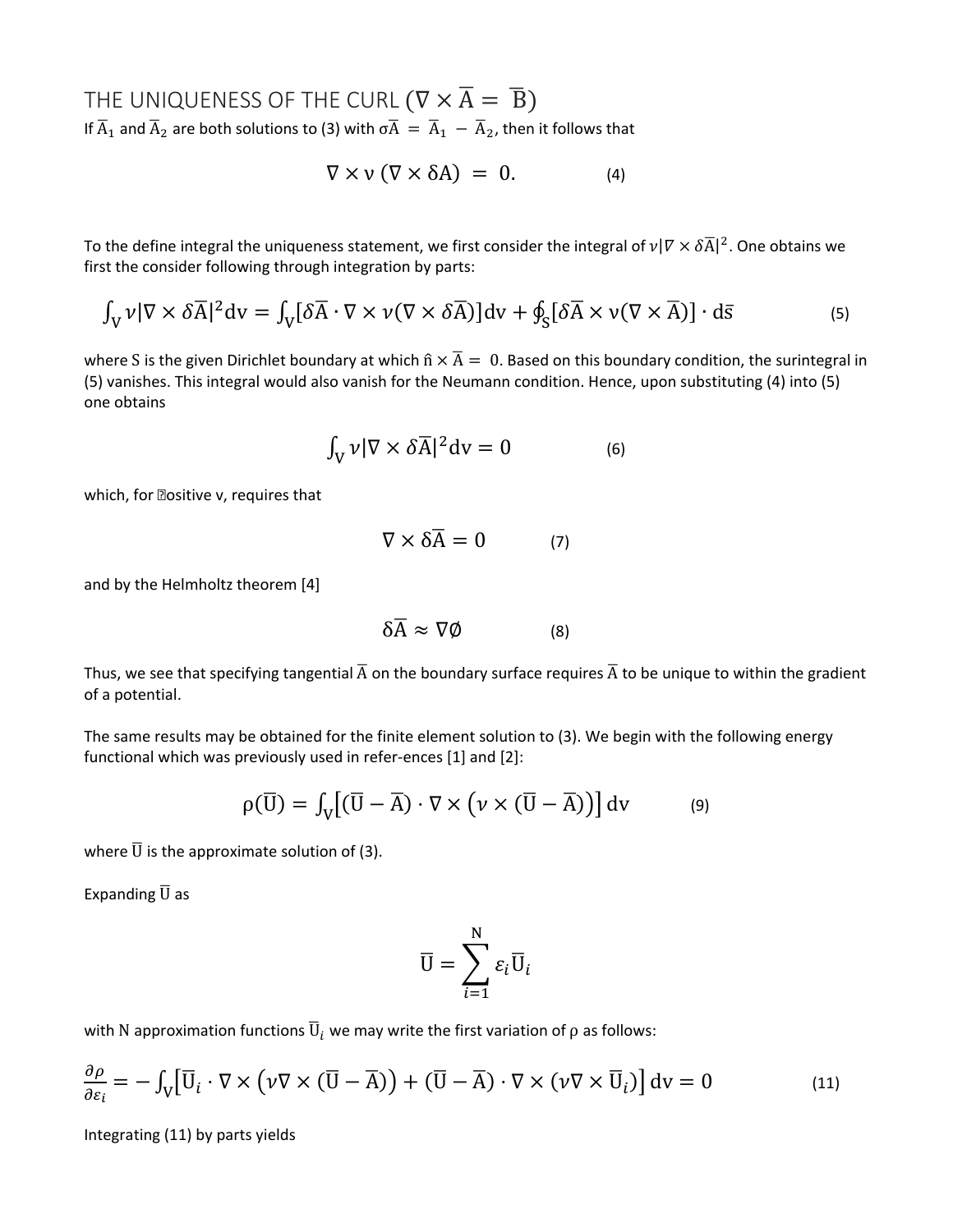$$
\int_{\mathcal{V}} [2\overline{\mathcal{U}}_i \cdot (\nabla \times (\nu \nabla \times \overline{\mathcal{U}}) - \overline{\mathcal{I}})] \, \mathrm{d}\mathcal{V} - \oint_{\mathcal{S}} \left[ (\overline{\mathcal{U}} - \overline{\mathcal{A}}) \times (\nu \nabla - \overline{\mathcal{U}}_i) - \overline{\mathcal{U}}_i \times (\nu \nabla \times (\overline{\mathcal{U}} - \overline{\mathcal{A}})) \right] \cdot \mathrm{d}\overline{\mathcal{S}} = 0 \qquad (12)
$$

which gives the Euler equation

$$
\nabla \times (\nu \nabla \times \overline{\mathbf{U}}) = \overline{\mathbf{J}} \tag{13}
$$

For computational purposes, it is convenient to rewrite (12 ) with Dirichlet conditions as

$$
2\int_{V}[\nu\nabla\times\overline{U}_{i}\cdot\nabla\times\overline{U}-\overline{U}_{i}\cdot\overline{]}]\,dv=0\qquad(14)
$$

for  $i = 1,2, \cdots$ , N. For linear approximation functions, the curls in (14) are piecewise constants requiring only simple integrals. If  $\overline{A}_1$  and  $\overline{A}_2$  are two solutions to  $\overline{U}$  in the numerical problem, then based on (10) and (14) it is easily shown that

$$
\int_{V} [\nu | \nabla \times (\overline{A}_{1} - \overline{A}_{2})|^{2}] dv = 0
$$
 (15)

and thus  $\overline{A}$  must also be unique to within V0 for the numerical problem. However--since the curl of  $\nabla$ Ø is zero, the solution for  $\nabla \times \overline{A}$ , that is the flux density  $\overline{B}$ , is unique with no qualifications.

# THE DIVERGENCE OF THE VECTOR POTENTIAL

In obtaining  $\bar{B}$  as the curl of  $\bar{A}$  as in the previous section, the divergence of  $\bar{A}$  is not required and the solution for  $\overline{B}$  has been shown above to be unique. However, in the numerical aspect of solving (14) this non-uniqueness of  $\overline{A}$  by  $\nabla\phi$  will create a singular numerical process for obtaining  $\overline{A}$  which must be solved by constraining the problem in some way. One method would be to add  $(\nabla \cdot \overline{U} - \nabla \cdot \overline{A})^2$  to the functional integrand and specify the gauge  $\nabla \cdot \overline{A}$  as suggested by Van Bladel [5] to satisfy the sufficiency requirements of the Helmholtz equation. A second method would be to solve the resultant matrix equation for  $\overline{A}$  by pseudoinverse methods [6]. A third method which has been used successfully in references [l] and [2] is to specify  $\hat{n} \cdot \overline{A}$  (or  $(\hat{n} \cdot \nabla)(\hat{n} \cdot \overline{A})$  at the boundary surface. It has been found that this last technique gives good results for piecewise linear, continuous approximation functions. It is the purpose of this section to show that this uniqueness may be predicted a priori and thus a specific gauge need not be im-posed.

A simplistic view of this uniqueness may be obtained in a numerical form by counting the number of unknowns and equations (independence assumed). For the finite-element formulation we obtain three equations and three unknowns at each interior node. To complete the problem, we require boundary conditions on all three components of the mvp at boundary nodes. This is consistent with the additional constraint suggested above.

Let us consider  $\overline{A}_1$  and  $\overline{A}_2$  to be solutions of (12) with Dirichlet boundary conditions on  $\overline{A}$  (not just  $\hat{n} \times \overline{A}$ ). We wish to show that the difference,  $\nabla\phi$ , between  $\overline{A}_1$  and  $\overline{A}_2$  must vanish in V for piecewise linear, continuous bases (using tetrahedral elements).

Let us consider an element at the boundary surface. Since  $\nabla$ Ø is linear and must vanish at the boundary, one can write

$$
\nabla \emptyset = C_1(\hat{n}_1 \cdot (r - r_s)) \tag{16}
$$

Where  $\hat{\bm{\mathsf n}}_1$  is the boundary surface normal and  $\bar{\bm{\mathsf r}}_{\mathsf S}$  is on the surface. Taking the curls of  $\nabla\phi$  we obtain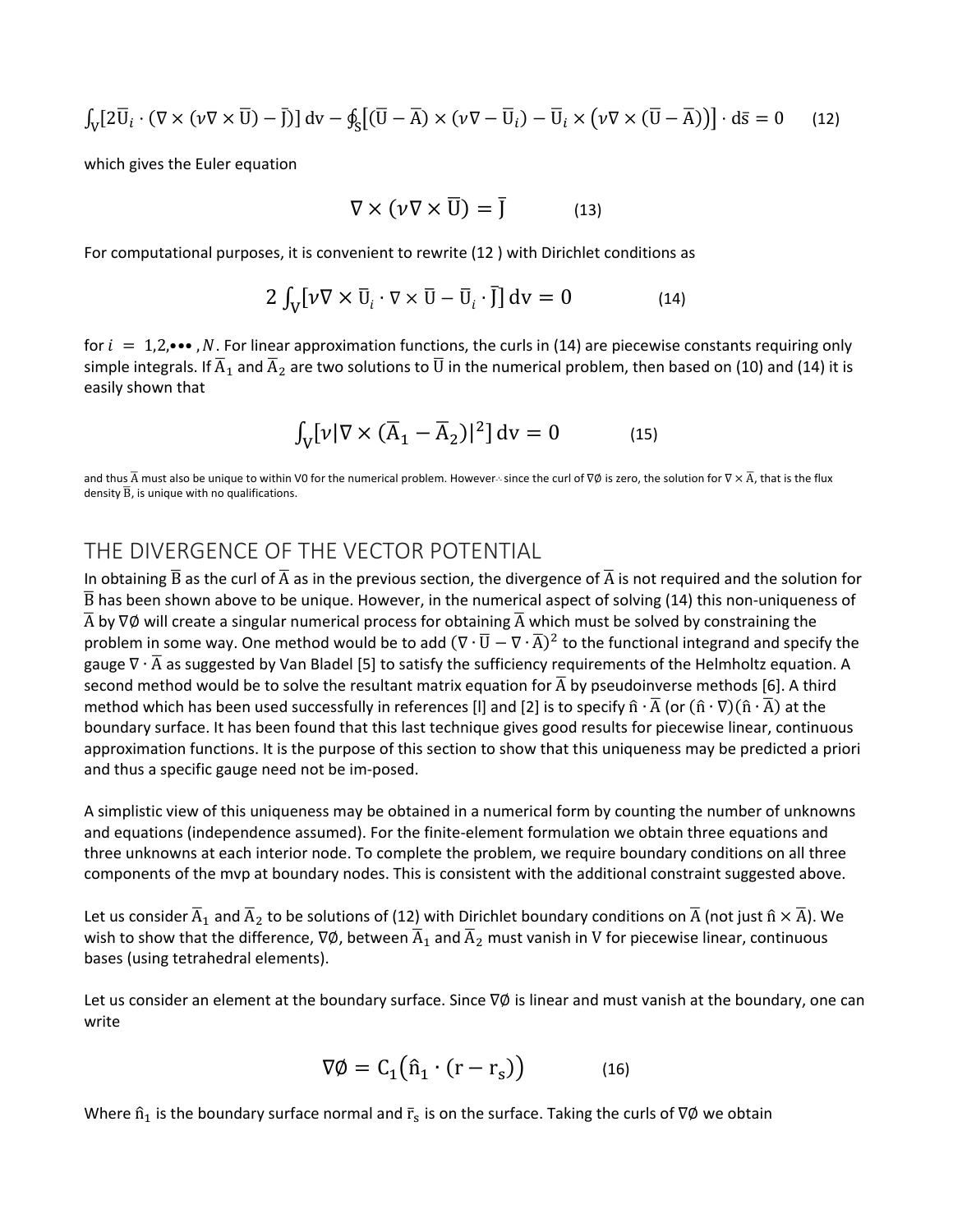$$
\nabla \times (\nabla \emptyset) = \hat{n}_1 \times \bar{C}_1 \tag{17}
$$

which must be identically zero. Thus  $\overline{C}_1$  must e parallel to  $\hat{n}_1$  and we may write (16) as

$$
\nabla \emptyset = c_1 [\hat{n}_1 \cdot (\bar{r} - \bar{r}_s)] \hat{n}_2 \tag{19}
$$

If these elements fall along an edge such that

$$
\hat{n}_1 \neq \hat{n}_2 \tag{20}
$$

then c and c must be zero since  $\nabla\phi$  must be continuous at the 1 adjoining 2 faces. Hence, these two tetrahedrons may be deleted from  $\nabla$  to determine  $\nabla\phi$ . This result may be generalized to elements with adjacent edges, but non-adjacent faces. Since for a closed, finite volume there must always be two such tetrahedrons, all tetra-hedrons may be deleted to obtain  $\nabla \emptyset = 0$ . Thus the  $\nabla \cdot \overline{A}$  in the solution is unique (though we have not determined the value). This result may be extended to the problem with Neumann boundary conditions.

#### NUMERICAL COMPARISONS

The air-cored coil described in reference (2] has been solved using the discritization grids given in that reference. The solution is obtained here with the boundary conditions  $\overline{A} = 0$  on the outermost surface (same as in reference (2]), and also with the condition on the normal component of A replaced by setting the normal derivative to zero (Neumann condition). Table (1) shows these results for arbitrarily chosen tetra-hedral elements in the given volume. The results for the curl and the divergence of the vector potential are also shown for both of the above cases in that table. As can be easily noticed, the values (single precision on an IBM 370) of the curl of the vector potential  $\overline{A}$  are the same in both cases, hence the curl is unique. However, there is no fixed pattern for the divergence of  $\overline{A}$ , and the value of the divergence of  $\overline{A}$  is inconsequential to the flux densities as expected.

| Pt.            | <b>Dirichlet Boundaries</b> |        |         |                             | Neumann Boundaries |        |         |                             |
|----------------|-----------------------------|--------|---------|-----------------------------|--------------------|--------|---------|-----------------------------|
|                | $B_x$                       | $B_v$  | $B_{z}$ | $\nabla \cdot \overline{A}$ | $B_x$              | $B_v$  | $B_z$   | $\nabla \cdot \overline{A}$ |
| $\mathbf{1}$   | 64.4                        | 0.0    | 2055.   | 2.7                         | 64.3               | 0.0    | 2058.   | 6.5                         |
| $\overline{2}$ | 40.4                        | 57.8   | 2159.   | $-7.7$                      | 40.5               | 57.5   | 2161.   | $-0.7$                      |
| 3              | 22.0                        | $-2.1$ | $-67.$  | $-2.8$                      | 22.5               | $-2.6$ | $-64.$  | $-15.1$                     |
| 4              | 69.3                        | $-6.9$ | $-190.$ | 1.3                         | 68.9               | $-7.5$ | $-190.$ | $-2.2$                      |
| 5              | 2.3                         | 17.8   | -50     | $-13.4$                     | 2.5                | 17.7   | $-50.$  | 1.0                         |
| 6              | 220.0                       | 22.5   | $-274.$ | $-22.7$                     | 220.2              | 22.4   | $-271.$ | $-2.3$                      |
| 7              | 48.4                        | 19.7   | $-45.$  | $-0.9$                      | 48.9               | 18.3   | -44.    | $-7.0$                      |
| 8              | 87.7                        | 548.5  | $-166.$ | $-4.4$                      | 87.6               | 547.9  | $-165.$ | $-22.5$                     |
| 9              | $-102.3$                    | 26.1   | 310.    | 85.7                        | $-102.4$           | 25.8   | 310.    | 90.8                        |
| 10             | 89.7                        | 95.3   | $-113.$ | 2.7                         | 89.6               | 95.1   | $-114.$ | 9.1                         |

**Table (1)** Values of Curl (lines /sq. inch) and Divergence of the Vector Potential at Arbitrary Points

# **CONCLUSION**

A theoretical proof of uniqueness for a three dimensional finite element magnetostatic field solution has been given for a class of 3-D problems. It has been shown that the flux density solution is unique with no qualifications. The theoretical and numerical uniqueness of the magnetic vector potential for linear finite